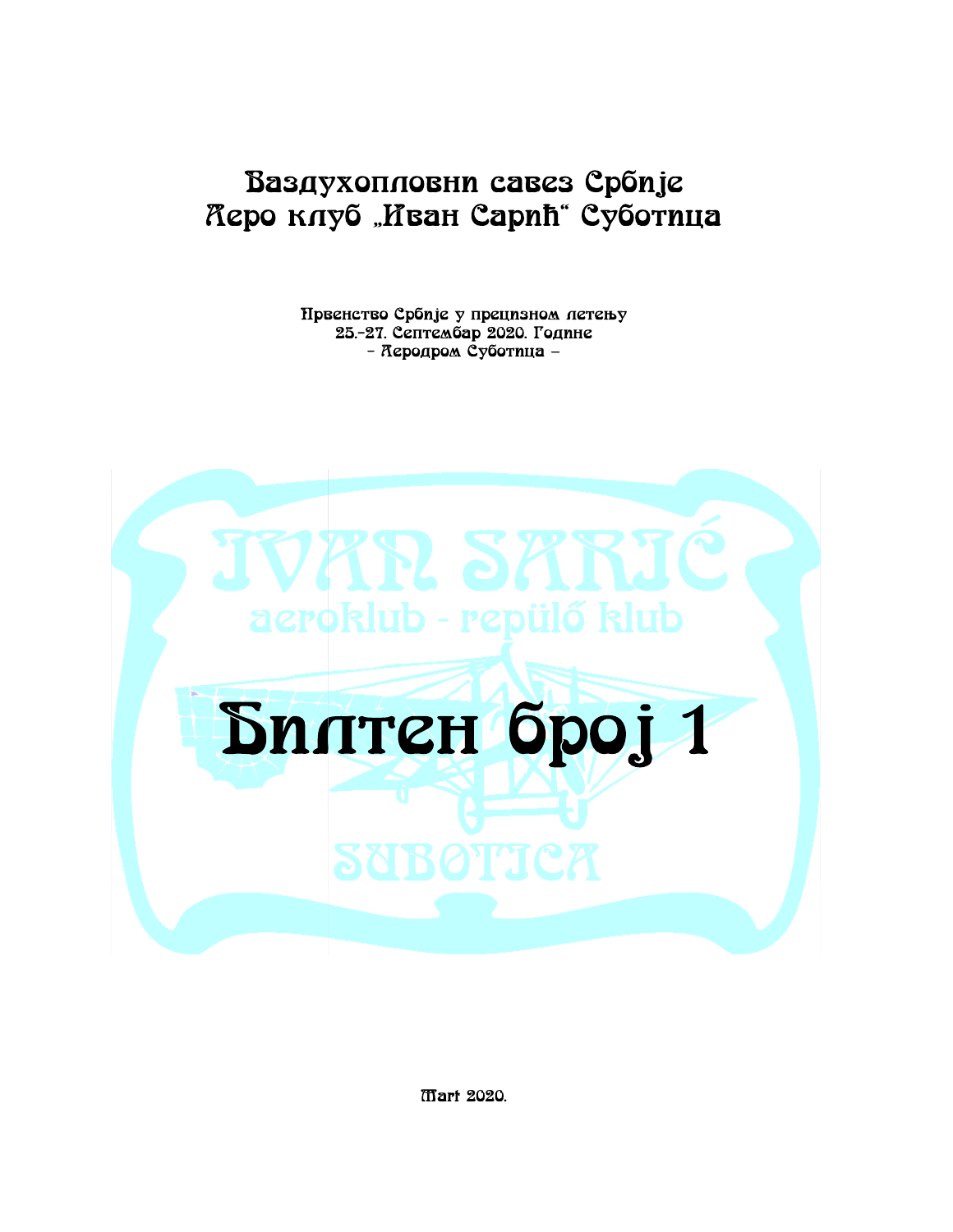



The Hipsencrice Cyour Changes of The Cyour Cyour Cyour Cyour Cyour Cyour Changes of Changes of Changes of The Maria Changes of the Community of The Community of The Community of The Community of The Community of The Commu Организатор Првенства Србије у прецизном летењу (у даљем тексту: такмичења) су 789-:\*)-.(8,'8+2:<.+-,=8>\*?2,@,A82B\*):(0,C2.23@,D@,E-F20,.2/<.@;,.-/0\*123-G,<@, H-)E@I(AC(+:\*,<-+2),=8>\*?2D@,E-F20,.2/<.@,H==G,\*,J28(/C@>,KL+-:,=-8\*MNO,=@>(.\*B-D@, E-F20,.2/<.@,JPL=GQ,/-(,:2A(<82E:\*,(89-:\*)-.(85, ,

## 2. Време и место одржавања:

Такмичење ће се одржати од 25. До 27.09.2020. године на спортском аеродрому "Суботица"

## 3. Циљ такмичења:

2. <u>Време и место одржавања:</u><br>
Такмичење ће се одржати од 25. До 27.09.2020. године на спортском аеродрому<br>
"Суботица"<br>
3. <u>Циљ такмичења:</u><br>
Пласман и квалификација пилота такмичара у прецизном летењу као и свеукупна<br>
афи 3. <u>Циљ такмичења:</u><br>
Пласман и квалификација пилота т<br>
афирмација спортског ваздухопловс<br>
аеромитинга Ивана Сарића. У наведе<br>
пехар Меморијал "Ивана Сарића".<br>
4. <u>Право учешћа на такмичењу:</u><br>
4.1 Такмичење ће се одржати у

- 4.1 Такмичење ће се одржати у конкуренцији за државно првенство и у међународној, отвореној конкуренцији.
- 4.2 У конкуренцији за државно првенство на такмичењу могу учествовати само такмичари који имају вазжећу спортску дозволу ВСС.
- 4.3 У отвореној међународној конкуренцији могу учествовати сви такмичари који имају важеће спортске дозволе.
- 
- 4. Право учешћа на такмичењу:<br>
4.1 Такмичење ће се одржати у конкуренцији за државно првенство и у међународној,<br>
отвореној конкуренцији за државно првенство на такмичењу могу учествовати само<br>
такмичари који имају важећу 4.4 Признавање конкурени<br>
спортским правилнико<br>
4.5 Ако се у предвиђеном<br>
конкуренције, или и<br>
одржавања такмичења<br>
такмичења уз благов<br>
извршених уплата.<br>
5. <u>Правила такмичења:</u><br>
Такмичење ће се одржати у си<br>
ФАИ и ВСС 4.5 Ако се у предвиђеном року не појави потребан број такмичара за признавање<br>
конкуренције, или из других, објективних, разлота не постоји могућност<br>
одржавања такмичења уз благовремено обавештавање пријављених такмичар

6. Организациони одбор такмичења:

Чланови Организационог одбора

- Милан Радојчин
- Златко Дарабош
- Момир Габрић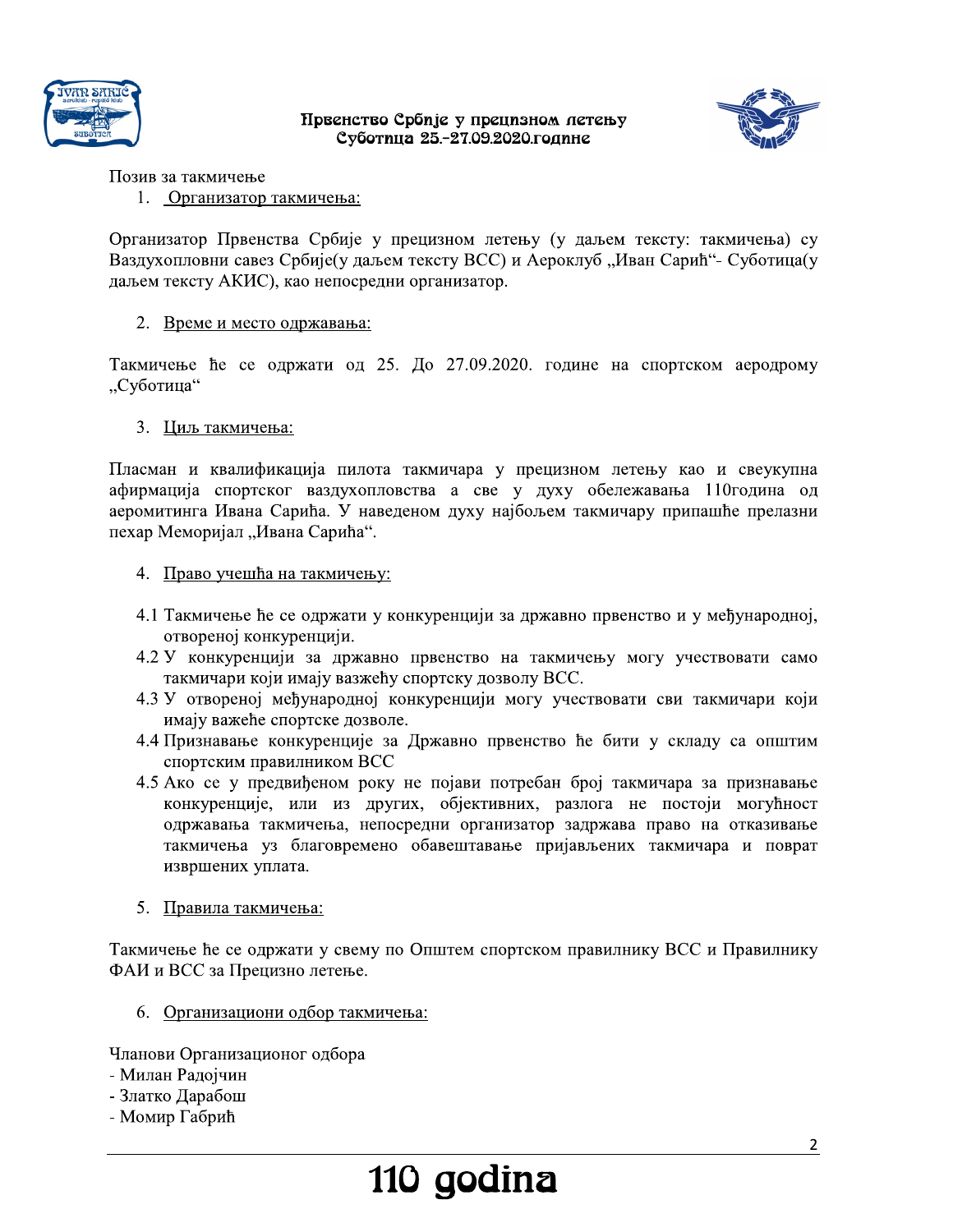



- 
- 
- -
- 
- 
- 
- -

The entertion Cpoint of the universal Cytomaton Cytomate<br>
7. Руководство такмичења, судије и жири такмичења<br>
7.1. Директор такмичења: Бранимир Вуковић<br>
7.2. Судијски колетијум: Јон Кадарјан-тавани судија<br>
7.3. Руководилац 7. Руководство такмичења, судије и жири такмичења<br>
7.1. Директор такмичења: Бранимир Вуковић<br>
7.2. Судијски колегијум: Јон Кадарјан-главни судија<br>
7.3. Руководилац детења: Арпал Дудаш<br>
7.4. Делегат ВСС по одлуци Управиог

7.1. Директор такмичења: Бранимир Вуковић<br>
7.2. Судијски колегијум: Јон Кадарјан-тлавни судија<br>
7.3. Руководилац лесньа: Арцан, Думан<br>
7.4. Делегат ВСС по одлуци Управног одбора ВСС<br>
7.5. Такмичарски жири: Чаба Шмит-пред

7.4. Делеги ВСС по сыдуми Управног озбора ВСС<br>7.5. Такоичарски жири: Чаба Шмит-председник жирија<br>7.6. Руководилац техничке службе: Радиној Момчиловић, авиомеханичар<br>7.6. Руководилац техничке службе: Радиној Момчиловић, а Хотизација обухвата организационе трошкове, исхрану и смештај такмичара.<br>
За спортисте чланове ВСС трошкове горнва потребног за извршавање дисциплина,<br>
8.4. Такмичарска такса се унивћује на текући рачун АК "Иван Сарић", 3a PCJ;<br>
325-9500600002125-77,<br>
33 EUR<br>
56A intermediary: Deutsche Bank ag, franfurt am Main swift code:DEUTDEFF,<br>
57A Account with institution: Vojvodanska banka a.d. swift code: OTPVRS22<br>
59Beneficiary Customer: /RS3532 3 a EUR<br>
S6A intermediary: Deutsche Bank ag, franfurt am Main swift code: DEUTDEFF,<br>
S7A Account with institution: Vojvodanska banka a.d. swift code: OTPVRS22<br>
S9Benerficiary: Customer: 7R35325960170005682144,<br>
eapx 3 yn

На такмичењу могу да учествују пилоти са:<br>
- важећом дозволом спортског или професионалног пилота авиона, који имају минимално<br>
100 часова самосталног летења авионима од чега најмање 5 часова у текућој години<br>
- који су

- 
- 
-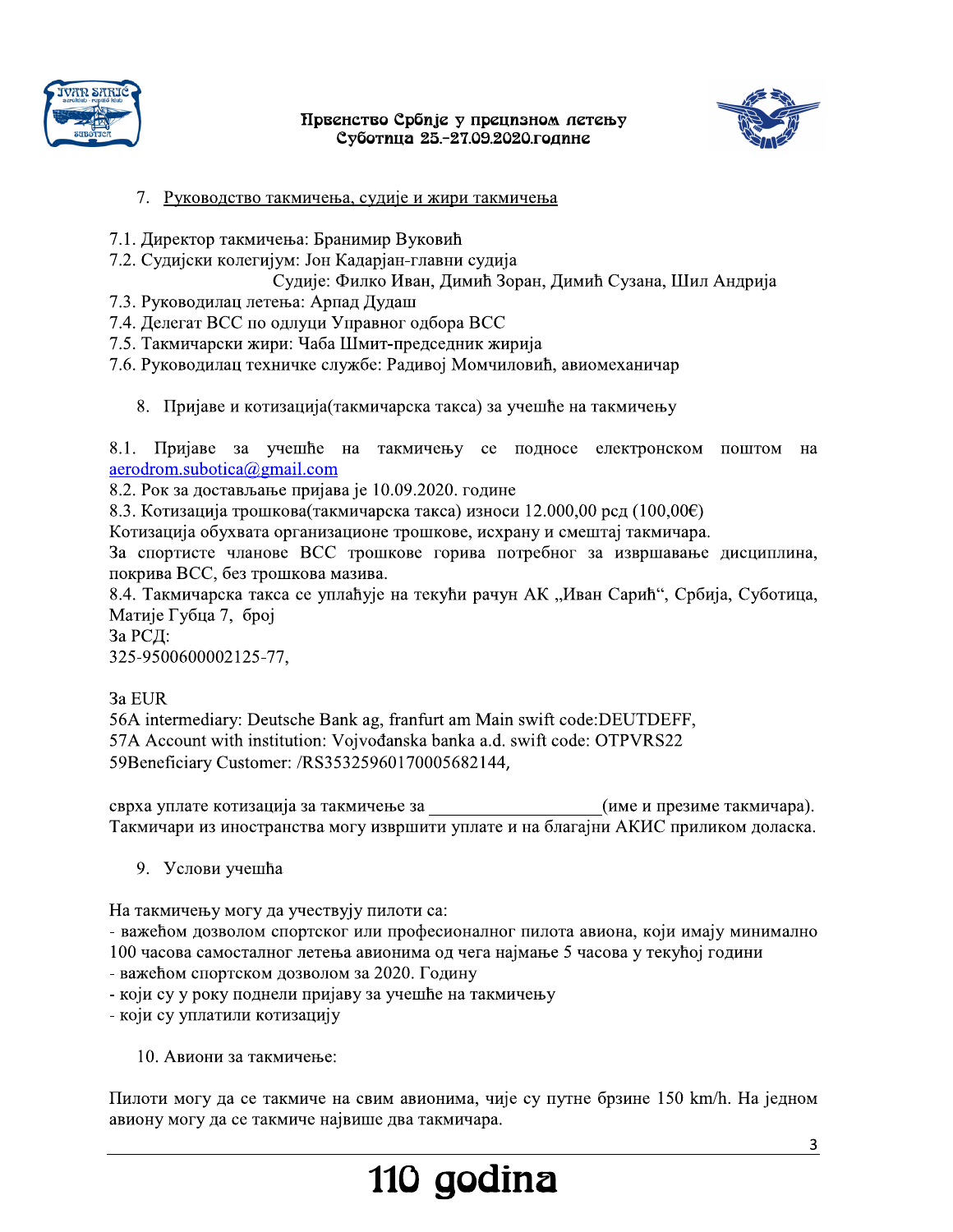



11. Гориво и мазиво:

АКИС располаже са довољним количинама горива 100LL које се могу издати уз надокнаду од 1,55€/1. Такмичари су обавезни да понесу потребно авио уље за своје авионе.

12. Ленгерисање авиона

Ваздухоплови ће се ленгерисати на отвореном простору. Такмичари су обавезни да са собом понесу прибор за ленгерисање авиона. На аеродрому ће бити обезбеђена чуварска служба

13. Приговор на одлуке судијског колегијума

13.1. Такмичари имају право на жалбе на судијске одлуке. Свака жалба се мора предати у складу са општим спортским правилником ВСС.

13.2. Жалбе се подносе искључиво писмено, Делегату такмичења. Такса за сваки приговор на одлуку судијског колегијума износи 5.000,00 динара.

13.3. У случају усвајања приговора од стране такмичарског жирија, уплата се враћа, а у случају одбијања приговора, уплата се приходује у корист непосредног организатора за покриће организационих трошкова такмичења.

13.4. Одлуке жирија такмичења су коначне за време такмичења.

14. Награде

Награде победницима додељује ВСС.

За освојено 1, 2 и 3 место по дисциплинама доделиће се спортске медаље За освојено 1 место по дисциплинама и генералном пласману доделиће се пехар За освојено прво место у отвореној конкуренцији доделиће се прелазни пехар

15. Завршне одредбе

16.1. Сви евентуални спорови решиће се у складу са Општим спортским правилником ВСС и правилником ВСС за прецизно летење.

16.2. Право тумачења овог правилника за време такмичења има само такмичарски жири.

За ближе информације обратити се: Милан Радојчин + 381 (0)63 552-230 или: Бранимир Вуковић +381 (0)64 17-59-681 или на: aerodrom.subotica@gmail.com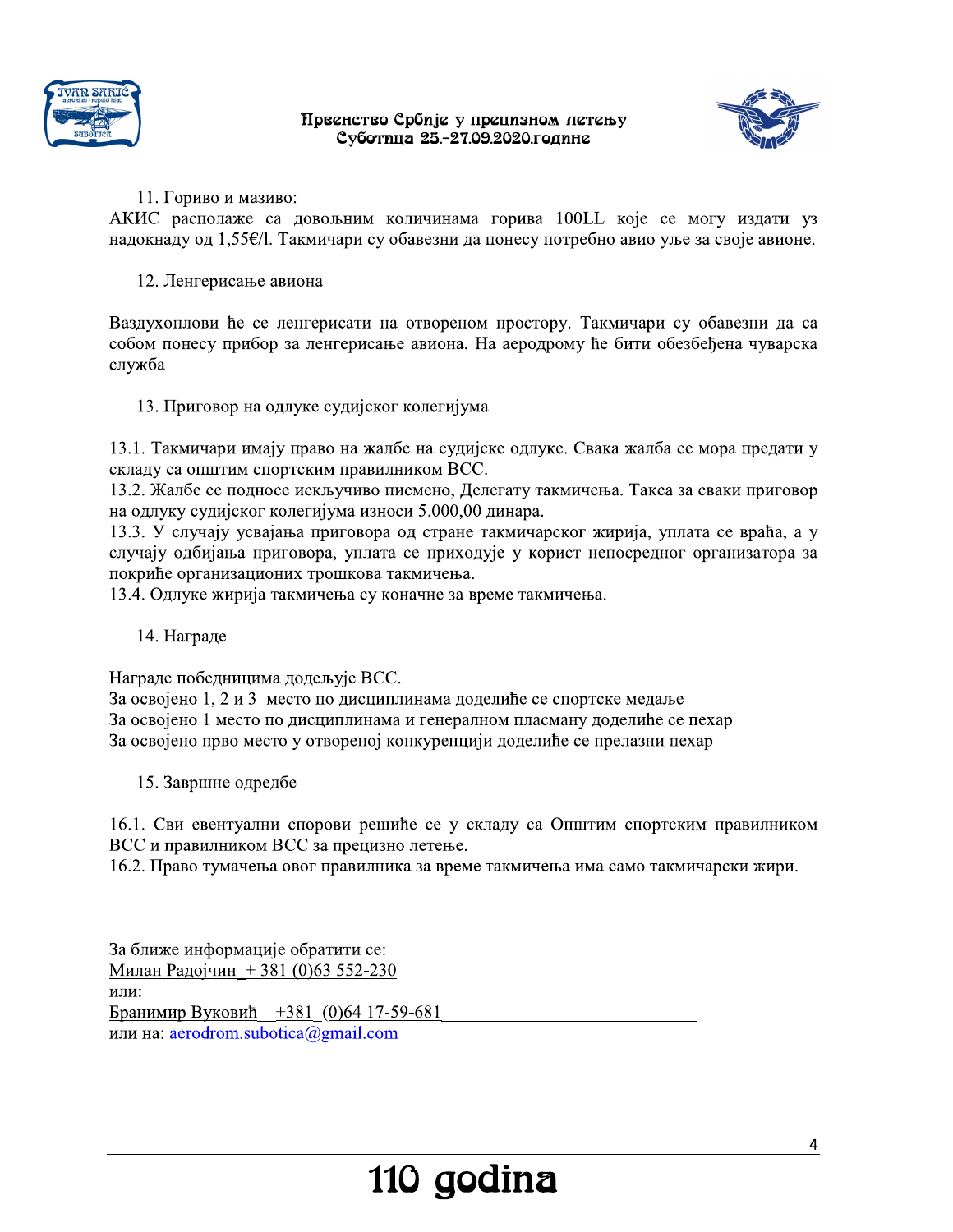



## Програм првентства

Петак, 25.09.2020.

| До 12,00 ч     | Долазак учесника                               |
|----------------|------------------------------------------------|
| 12,00 до 13,00 | Пријављивање такмичара и преглед документације |
| 12,00 до 14,00 | Семинар за судије                              |
| 14,00 до 14,30 | Састанак руководства са такмичарима            |
| 14,30 до 15,15 | Припрема, брифинг и отварање првенства         |
| 16,00 до 20,00 | Извршење прве такмичарске маршуте              |
| 20,00          | Вечера и превоз до смештаја                    |

Субота, 26.09.2020.

| 07,00                     | Превоз на аеродром                                              |
|---------------------------|-----------------------------------------------------------------|
| $07,30 \text{ до } 08,30$ | Доручак                                                         |
| 08,45 до 09,30            | Припрема и брифинг                                              |
| 09,45 до 13,45            | Извршење друге такмичарске маршуте                              |
| 14,00 до 15,00            | Ручак                                                           |
| 15,00 до 19,00            | Излет (факултативно-обилазак гроба Ивана Сарића, посета музеју, |
|                           | обилазак центра града)                                          |
| 19,00 до 19,30            | Повратак на аеродром                                            |
| 20,00                     | Вечера и превоз на смештај                                      |

Недеља, 27.09.2020.

| 07,00                     | Превоз на аеродром                                         |
|---------------------------|------------------------------------------------------------|
| $07,30 \text{ до } 08,30$ | Доручак                                                    |
| 08,45 до 09,30            | Припрема и брифинг                                         |
| 09,45 до 12,00            | Извршење дисциплине Прецизно слетање                       |
| 12,30                     | Саопштење резултата, проглашење победника, подела признања |
| 13,00                     | Свечани ручак                                              |
| 15,00                     | Повратак такмичарана матичне аеродроме                     |

У случају лошег времена и других објективних околности, организатор задржава право измене програма такмичења.